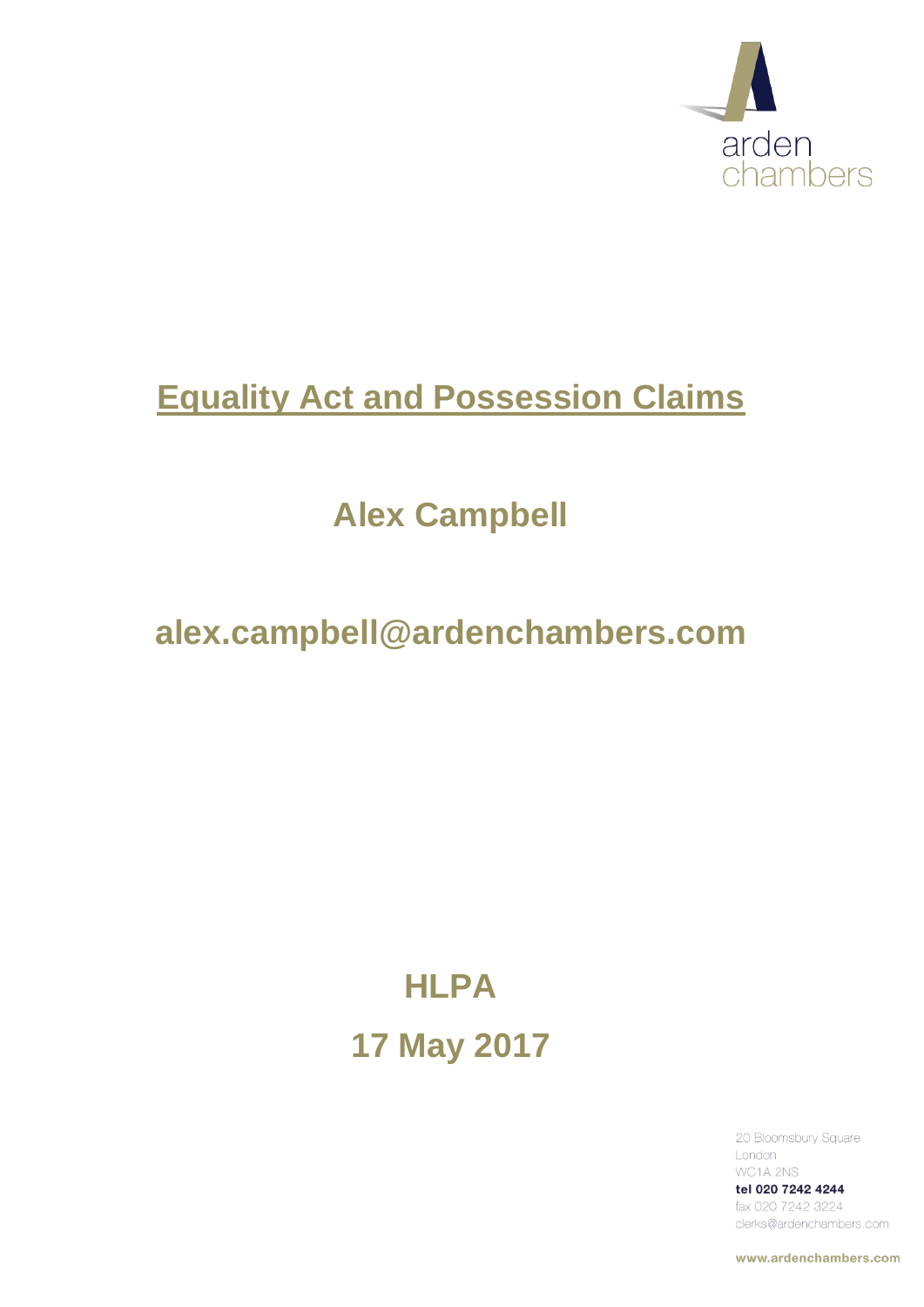

# **The Protected Characteristics**

- 1. Section 4 of the Equality Act 2010 specifies a number of characteristics which are protected under the Act:
	- (i) age;
	- (ii) disability;
	- (iii) gender reassignment;
	- (iv) marriage and civil partnership;
	- (v) pregnancy and maternity;
	- (vi) race;
	- (vii) religion or belief;
	- (viii) sex;
	- (ix) sexual orientation.
- 2. The protected characteristics are defined in sections 5 to 12 of the Equality Act 2010.

# **Types of discrimination**

- 3. The Equality Act 2010 prohibits a number of different types of discrimination. The principal types are set out in Chapter 2 of the Act:
	- (i) Direct discrimination (section 13); i.e. treating somebody less favourably because of a protected characteristic (whether their own or somebody else's e.g. a family member's).
	- (ii) Combined discrimination (dual characteristics) (section 14);
	- (iii) Discrimination arising from disability (section 15);
	- (iv) Gender reassignment discrimination relating to absences from work (section 16);
	- (v) Pregnancy and maternity discrimination:
		- a. Non-work cases (section 17);
		- b. Work cases (section 18);
	- (vi) Indirect discrimination (section 19).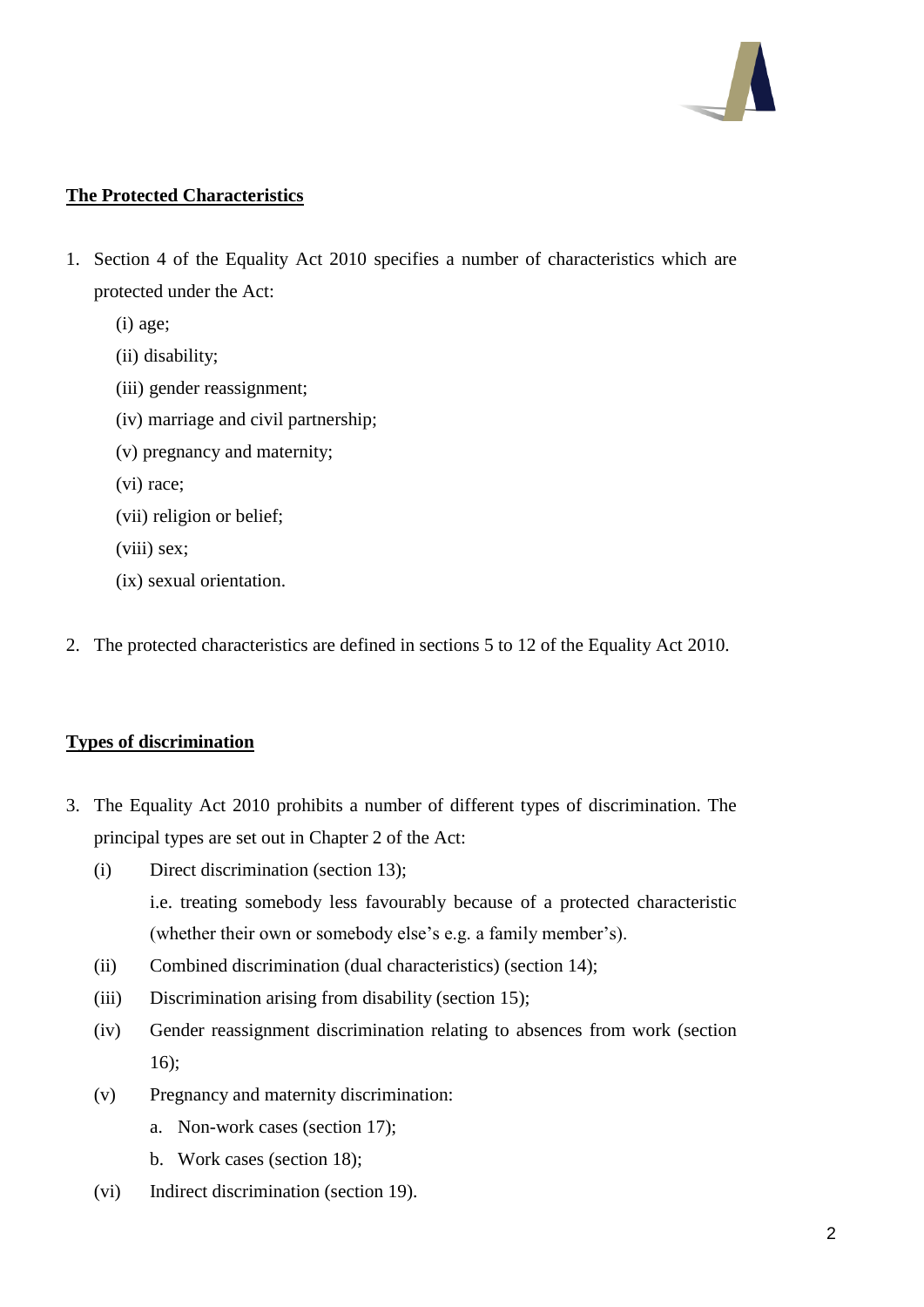

- 4. Part 4 of the Equality Act 2010 imposes a number of provisions which relate specifically to premises, for example:
	- (i) Prohibition on discriminating against a person as to the disposal of premises (the terms on which they are offered for disposal, by not disposing of them or with respect to things done in relation to persons seeking premises): section 33(1);
	- (ii) Prohibition on discrimination by refusing permission for the disposal of premises: section 34(1);
	- (iii) Prohibition on evicting someone, not allowing or restricting the way in which a person can use premises, or subjecting someone to any other detriment in the way that premises are managed: section 35.
- 5. Part 4 applies not only to landlords but to anyone who controls or manages premises e.g. managing agents and letting agents.
- 6. Certain types of accommodation are, however, expressly excluded from the provisions of Part 4; section 32(3) provides:

*This Part does not apply to the provision of accommodation if the provision— (a)is generally for the purpose of short stays by individuals who live elsewhere, or (b)is for the purpose only of exercising a public function or providing a service to the public or a section of the public.*

7. The protected characteristics of age and marriage/civil partnership do not apply to Part 4: section 32(1).

# **Disability discrimination**

8. The type of discrimination which features most commonly in possession claims is disability discrimination, for example where a person is accused of anti-social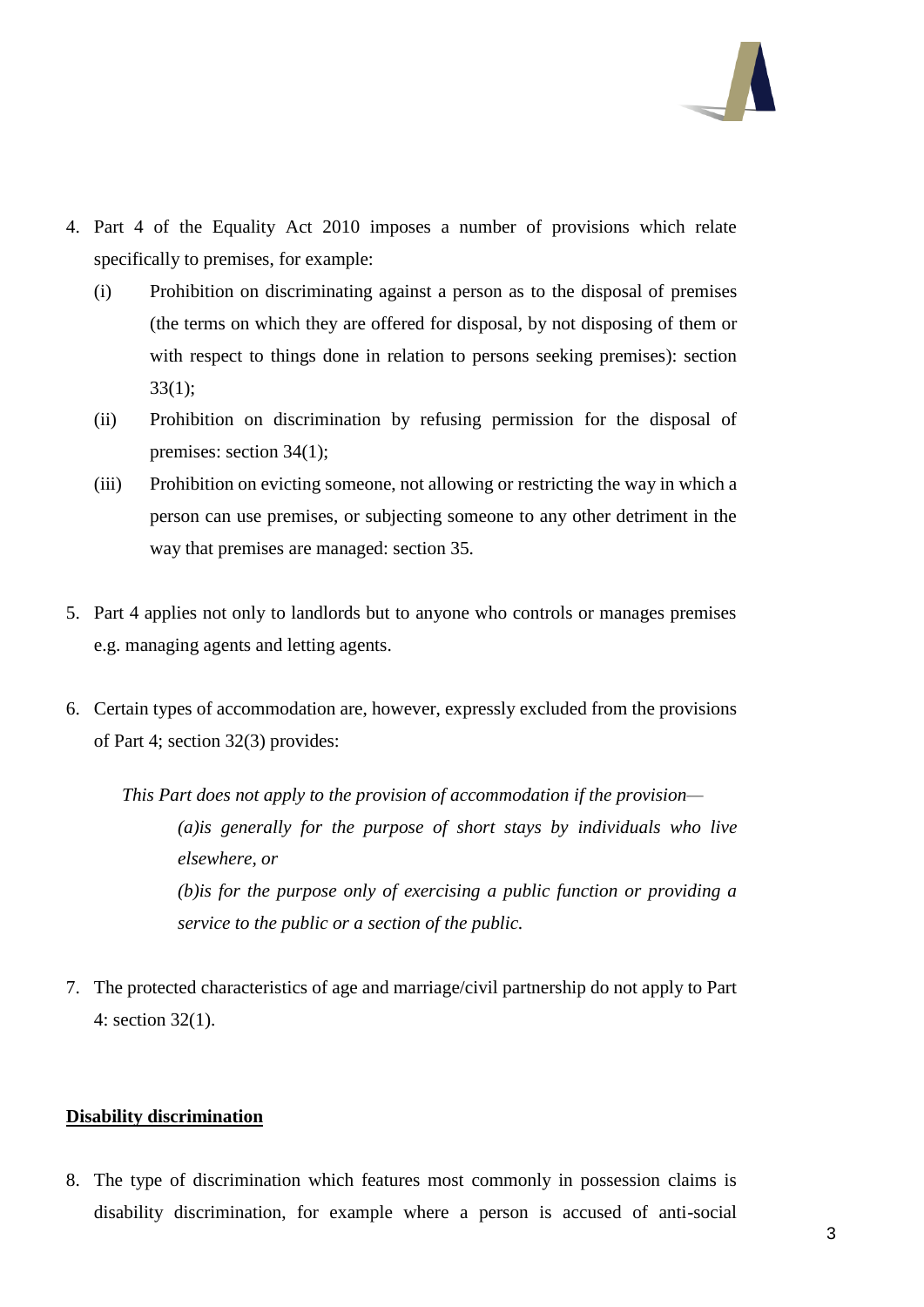

behaviour which is caused or exacerbated by a mental health condition or where a person is unable to manage their tenancy and rent obligations properly due to such a condition.

## **Definition of disability**

- 9. Section 6 defines disability:
	- *(1) A person (P) has a disability if— (a) P has a physical or mental impairment, and (b) the impairment has a substantial and long-term adverse effect on P's ability to carry out normal day-to-day activities.*
- 10. This is the same definition which appeared in the predecessor legislation on disability discrimination: the Disability Discrimination Act 1995.
- 11. "Substantial" means an effect which is more than minor or trivial: section 212(1).
- 12. "Long-term" means an effect which has lasted for at least 12 months, is likely to last for at least 12 months or is likely to last for the rest of the person's life: schedule 1, paragraph 2.
- 13. Where an adverse effect ceases for a while but is likely to recur, it is deemed to be continuing.
- 14. An impairment is treated as having a substantial adverse effect notwithstanding the use of medical aids or treatment to address it.
- 15. Some specified conditions automatically constitute disabilities under the Act, specifically HIV, multiple sclerosis and cancer: schedule 1, paragraph 6.
- 16. Addiction to alcohol or a substance does not amount to an impairment for the purposes of the Act unless it was originally the result of medical treatment: Equality Act 2010 (Disability) Regulations 2010 reg 3.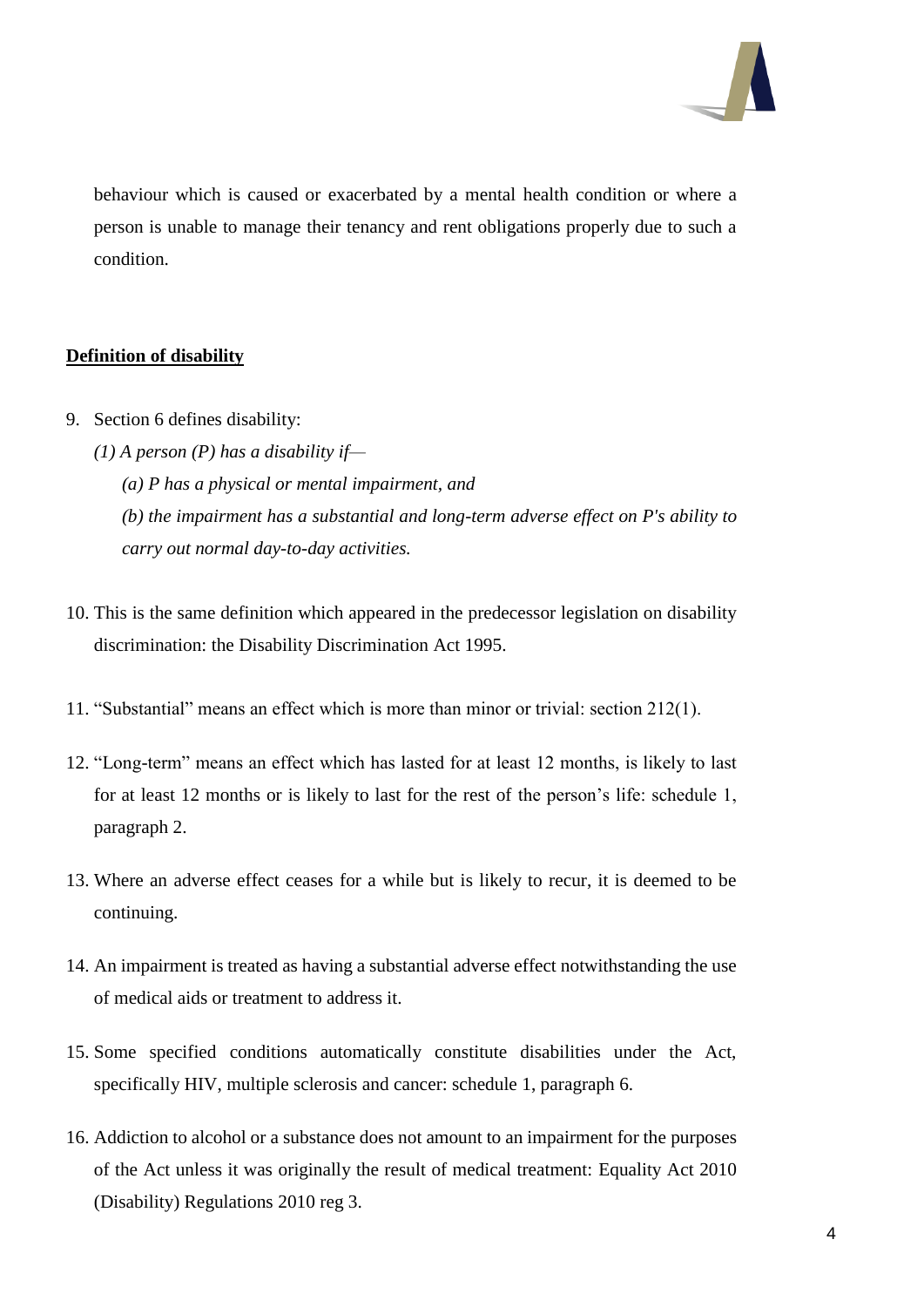

17. Certain conditions are excluded altogether from being a disability under the Act, for example compulsive stealing, compulsive fire-setting, exhibitionism, voyeurism: Equality Act 2010 (Disability) Regulations 2010 reg 4. However a tenant may have a condition which qualifies as a disability under the Act even if part of that condition is an excluded condition e.g. a person with an admissible mental health condition but where that condition sometimes causes them to set fire compulsively: P v Governors of a Primary School [2013] UKUT 154 (AAC).

#### **Discrimination arising from disability (section 15)**

18. Section 15(1) states:

*legitimate aim.*

- *(1) A person (A) discriminates against a disabled person (B) if— (a) A treats B unfavourably because of something arising in consequence of B's disability, and (b) A cannot show that the treatment is a proportionate means of achieving a*
- 19. Section 15 does not require a comparison with a person who is not disabled. This is in contrast to, say, section 13 direct discrimination which is only made out if a person is treated *less favourably*) and in contrast to the previous legal position as per Lewisham LBC v Malcolm [2008] UKHL 43.
- 20. The cause of the unfavourable treatment need not be solely the person's disability, however it must be:

*"a cause, the activating cause, a substantial and effective cause, a substantial reason, an important factor."*

> (per Nagarajan v London Regional Transport [1999] UKHL 36, [2000] 1 AC 501)

21. The court should inquire into the precise reasons why the landlord has initiated possession proceedings. For example, although the landlord may be relying on a section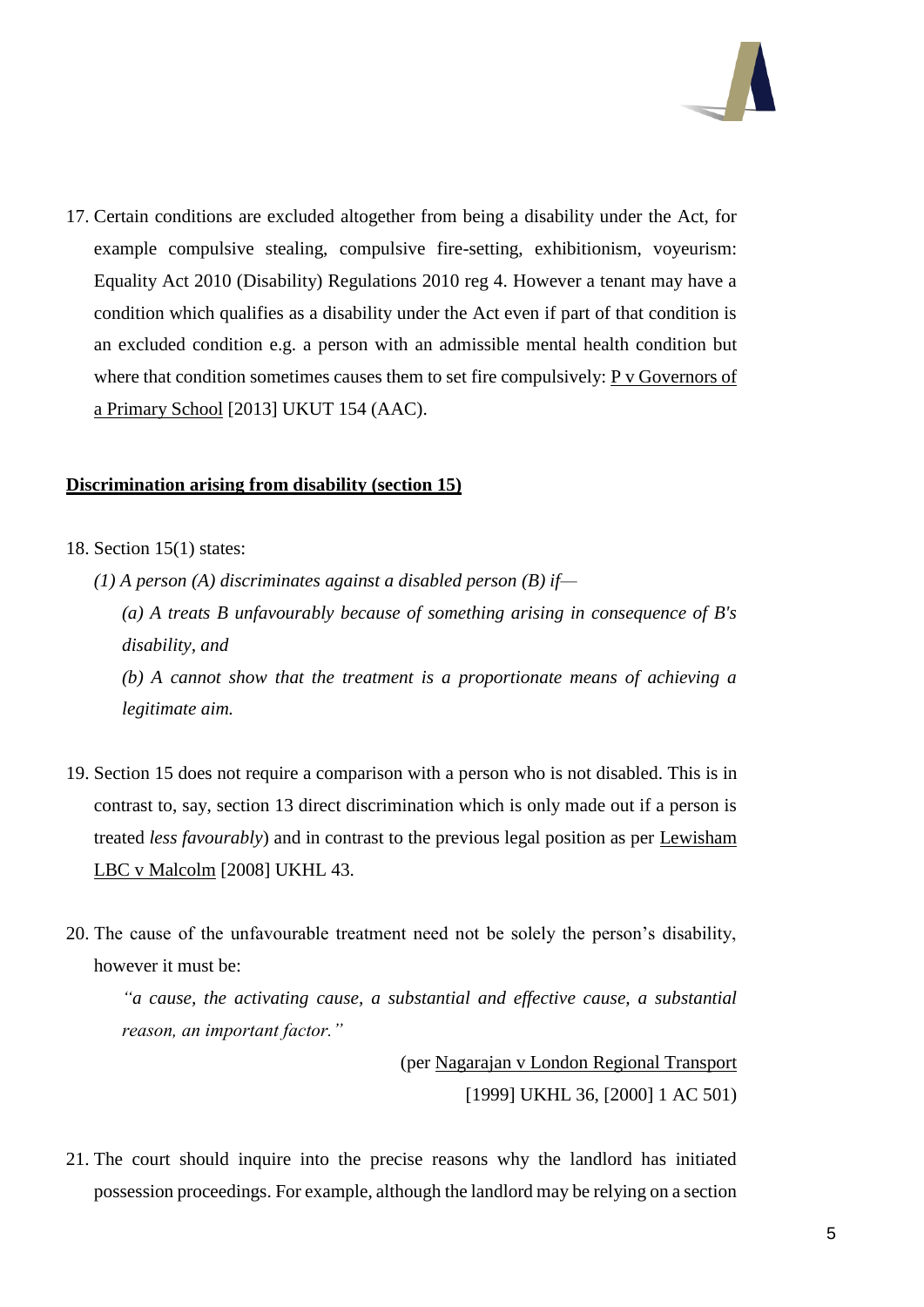

21 notice which does not require the landlord to give a reason for seeking possession, the landlord may have done so because of something arising in consequence of the tenant's disability e.g. behaviour causing a nuisance to other neighbours.

### 22. Section 15(2) states:

*Subsection (1) does not apply if A shows that A did not know, and could not reasonably have been expected to know, that B had the disability.*

- 23. Of course social landlords will often have records which indicate that a particular tenant has a particular disability or condition and they will therefore have knowledge of the disability whether or not the particular housing officer dealing with the tenant does.
- 24. Under the public sector equality duty (section 149), landlords have a heightened duty to enquire into a tenant's circumstances so should not be wilfully blind to evidence that a tenant may have a disability or rely solely on the tenant to provide clear details of their having a particular condition.
- 25. Where a landlord initiates possession proceedings but only becomes aware during the proceedings that the tenant has a disability (e.g. by the tenant making this known for the first time in their defence), the landlord will have to take a decision as to whether or not to continue the possession proceedings now that they are aware of the disability. That decision may be express or implicit (if the landlord just presses on with the possession claim as if nothing had happened, clearly they will have taken an implicit decision to continue). By choosing to continue with the possession claim, the landlord may be acting unlawfully even if the decision to issue the claim in the first place was lawful (because choosing to continue the possession proceedings will amount to "taking steps for the purposes of securing [the tenant's] eviction" per section 35 of the Equality Act 2010).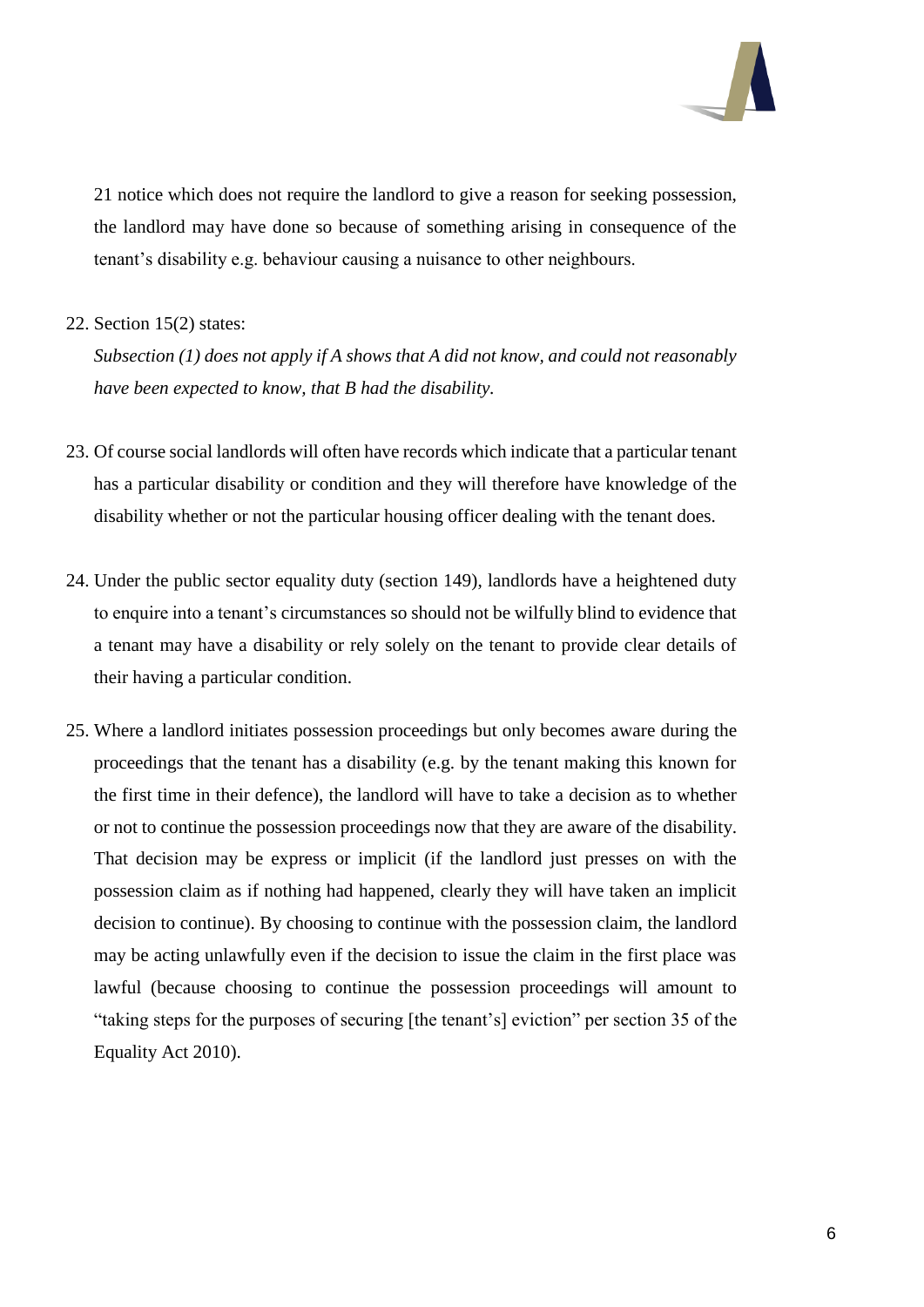

### **Running a disability discrimination defence**

# *The burden of proof*

26. Section 136 imposes a reverse burden of proof where there are facts showing a *prima facie* case of discrimination:

*(1) This section applies to any proceedings relating to a contravention of this Act.*

*(2) If there are facts from which the court could decide, in the absence of any other explanation, that a person (A) contravened the provision concerned, the court must hold that the contravention occurred.*

*(3) But subsection (2) does not apply if A shows that A did not contravene the provision.*

*(4) The reference to a contravention of this Act includes a reference to a breach of an equality clause or rule.*

#### *Summary disposal*

#### 27. CPR 55.8 provides:

*(1) At the hearing fixed in accordance with rule 55.5(1) or at any adjournment of that hearing, the court may –*

- *(a) decide the claim; or*
- *(b) give case management directions.*

*(2) Where the claim is genuinely disputed on grounds which appear to be substantial, case management directions given under paragraph (1)(b) will include the allocation of the claim to a track or directions to enable it to be allocated. […]*

28. Where a tenant orally raises a disability discrimination defence at the first hearing, a written defence will need to be produced. If the landlord is satisfied that there is an arguable disability discrimination defence, they may be content for directions to trial to be made before having sight of the defence. In other cases the landlord may want the matter brought back to court for a longer hearing once a written defence has been produced in order to seek to persuade the court to reject the defence and make a possession order summarily.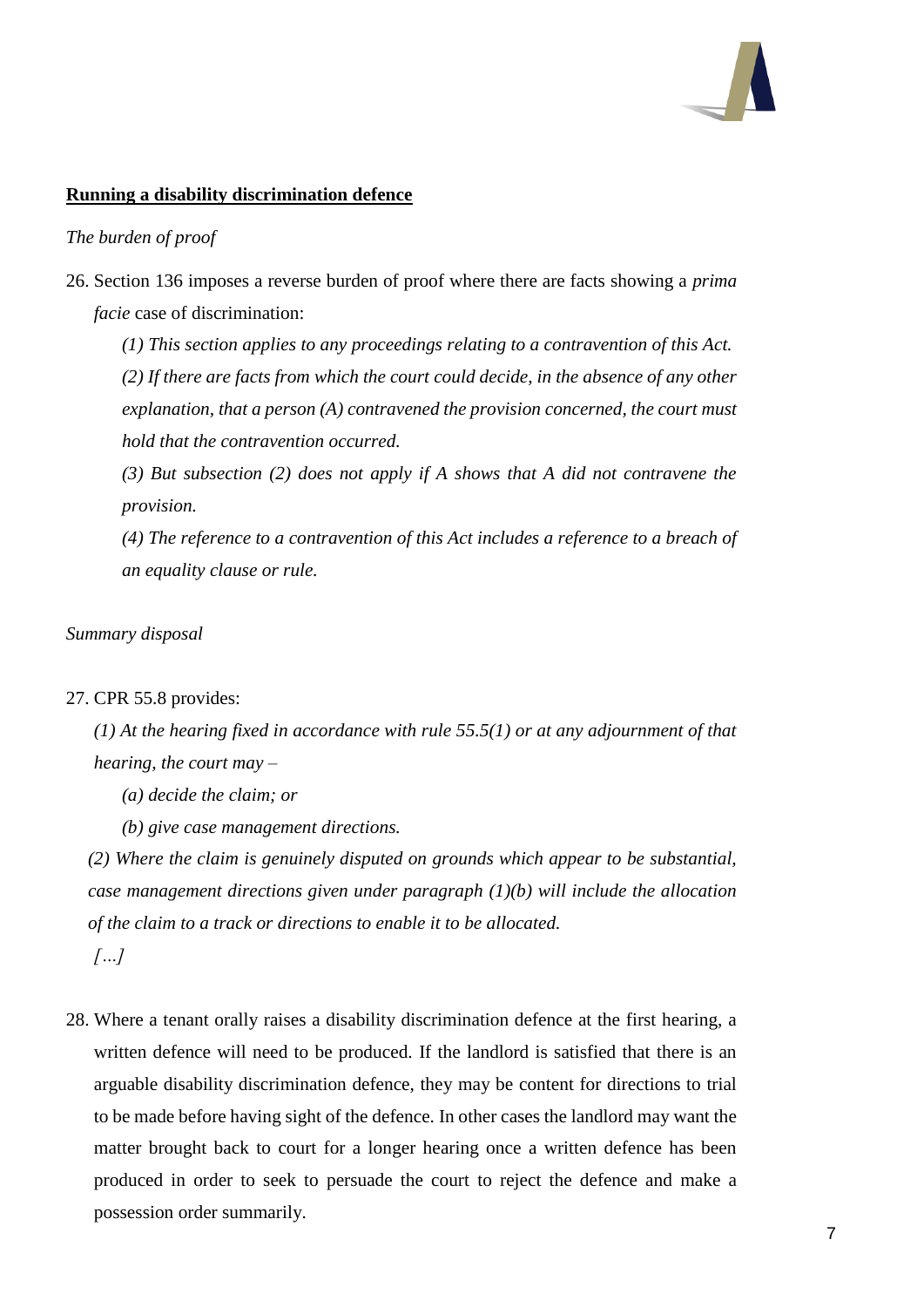

- 29. The leading case on disposing of disability discrimination defences summarily is Akerman-Livingstone v Aster Communities Ltd [2015] UKSC 15. In that case the landlord argued that the court should approach disability discrimination defences in the same way as it was required to approach human rights defences (per Manchester City Council v Pinnock [2010] UKSC 45 and Hounslow LBC v Powell [2011] UKSC 8) i.e. that the court should only have to consider whether the making of a possession order is proportionate if raised by the tenant and if the argument reaches the high threshold of being seriously arguable.
- 30. The High Court and Court of Appeal agreed with the landlord, however the Supreme Court held that a different approach applies to Equality Act defences as compared to human rights defences. The Supreme Court held that there should be no presumption that disability discrimination defences should be disposed of summarily; unlike human rights which apply to all, the protections of the Equality Act 2010 were targeted at a specific group of people whom Parliament had decided should have special protection. Moreover Parliament had decided by passing the Equality Act 2010 that disabled people should have rights which are extra to those enjoyed by people without a disability.
- 31. The Supreme Court noted that summary disposal would be appropriate if the landlord could show at an early stage that:
	- (i) The tenant has no real prospect of establishing that he or she has a disability;
	- (ii) The reason for seeking possession is not something arising in consequence of the tenant's disability; or
	- (iii) Seeking possession is plainly a proportionate means of achieving a legitimate aim.
- 32. However showing those things will generally involve disputes of evidence, often including expert medical evidence, meaning that summary disposal will simply not be appropriate in many cases.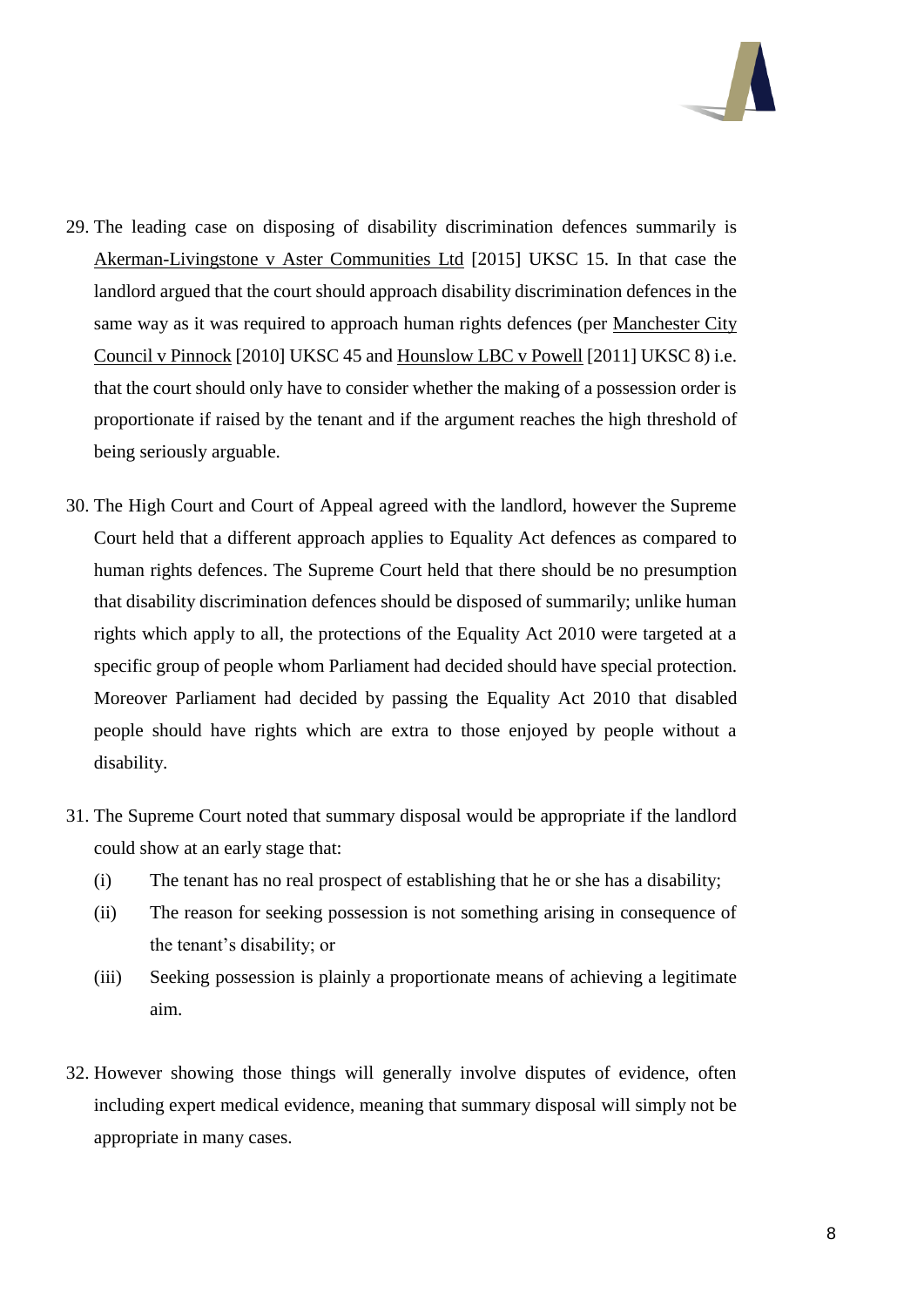

# *Proportionality*

- 33. The Supreme Court endorsed a four-stage approach to be followed when deciding whether the making of a possession order is a proportionate means of achieving a legitimate aim:
	- (i) Does the landlord have a legitimate aim in seeking to evict the tenant?
	- (ii) Are those aims rationally connected to the tenant's eviction?
	- (iii) Is the tenant's eviction no more than necessary to achieve those aims?
	- (iv) Does evicting the tenant strike a fair balance between achieving the landlord's objectives and the impact of eviction on the tenant?
- 34. The first two stages of that four-stage approach are usually not difficult for a landlord to satisfy: the legitimate aims are generally to vindicate the landlord's property rights and to ensure effective management of its housing stock. Those aims are usually rationally connected to a decision to evict.
- 35. Most disability discrimination cases will thus turn on the third and fourth stages. For the reasons set out above, these will usually require determination at a full trial rather than a summary hearing.

#### **Other duties**

#### *Duty to make reasonable adjustments*

- 36. Section 20 imposes a duty to make reasonable adjustments for disabled persons. It comprises three requirements:
	- (i) Where a provision, criterion or practice of A's puts a disabled person at a substantial disadvantage in relation to a relevant matter in comparison with persons who are not disabled, to take such steps as it is reasonable to have to take to avoid the disadvantage;
	- (ii) Where a physical feature puts a disabled person at a substantial disadvantage in relation to a relevant matter in comparison with persons who are not disabled, to take such steps as it is reasonable to have to take to avoid the disadvantage;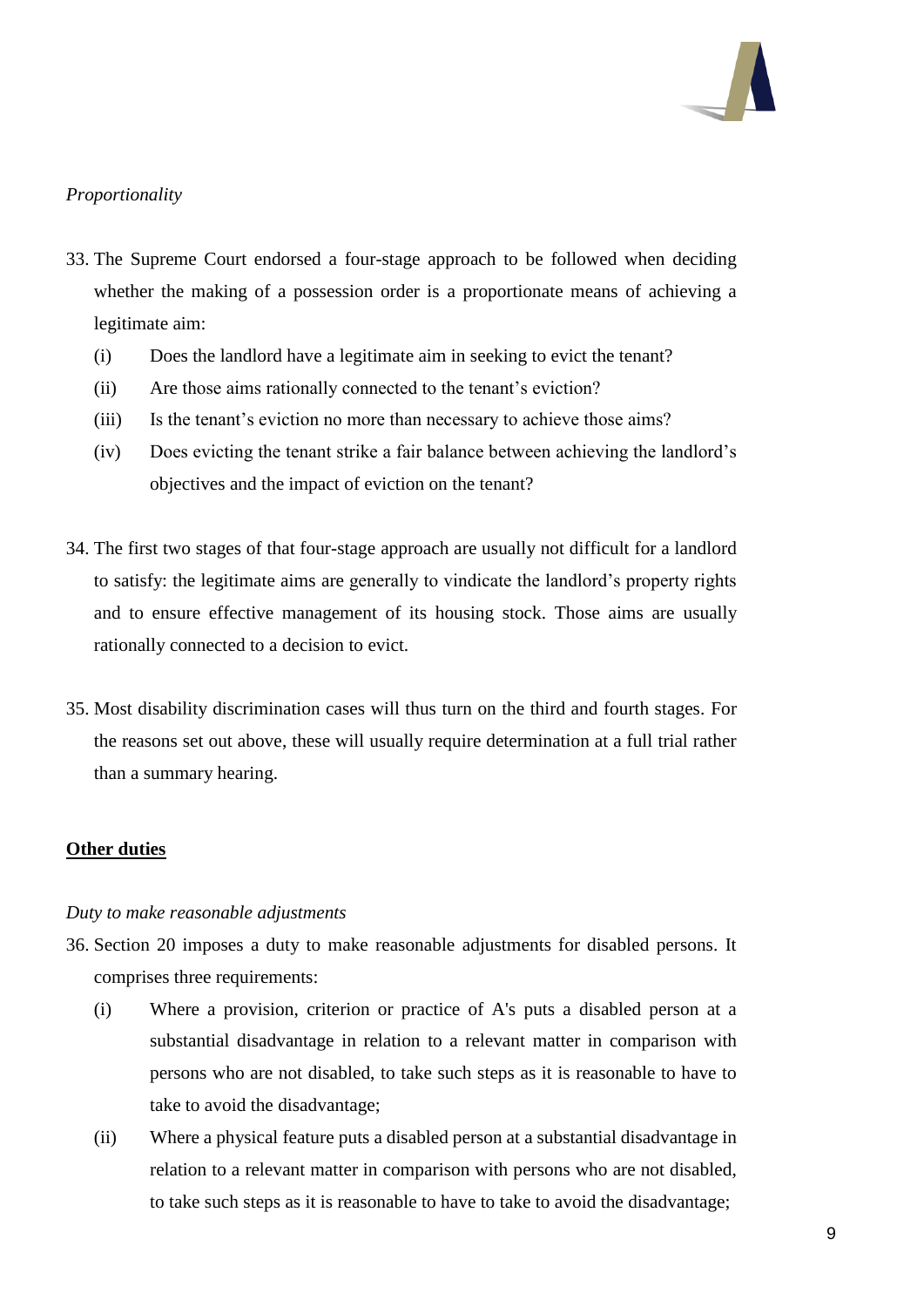

- (iii) Where a disabled person would, but for the provision of an auxiliary aid, be put at a substantial disadvantage in relation to a relevant matter in comparison with persons who are not disabled, to take such steps as it is reasonable to have to take to provide the auxiliary aid.
- 37. A "substantial disadvantage means one which is more than minor or trivial: section 212(1).
- 38. The "relevant matters" referred to in section 20 are:
	- (i) The enjoyment by the tenant of the premises; and
	- (ii) The use of a benefit or facility, entitlement to which arises as a result of the letting.

(schedule 4, paragraph 2(5))

- 39. In let premises, the second requirement of the duty to make reasonable adjustments (which relates to physical features) does not apply: schedule 4, paragraphs 2(2) and 3(2). It is deemed never to be reasonable for a landlord of let premises to have to remove or alter a physical feature of the property: schedule 4, paragraph 2(8).
- 40. A failure to comply with the duty to make reasonable adjustments constitutes discrimination against a person affected: section 21(2).
- 41. There is no proportionality defence to a failure to make reasonable adjustments, although in practical terms, since a landlord is only required to take *such steps as it is reasonable to take*, considerations of proportionality may well come into play.
- 42. A failure to make reasonable adjustments can be relevant to a number of different matters, in particular:
	- (i) Whether a landlord can justify discrimination as being a proportionate means of achieving a legitimate aim;
	- (ii) Whether the making of a possession order on a discretionary ground is reasonable;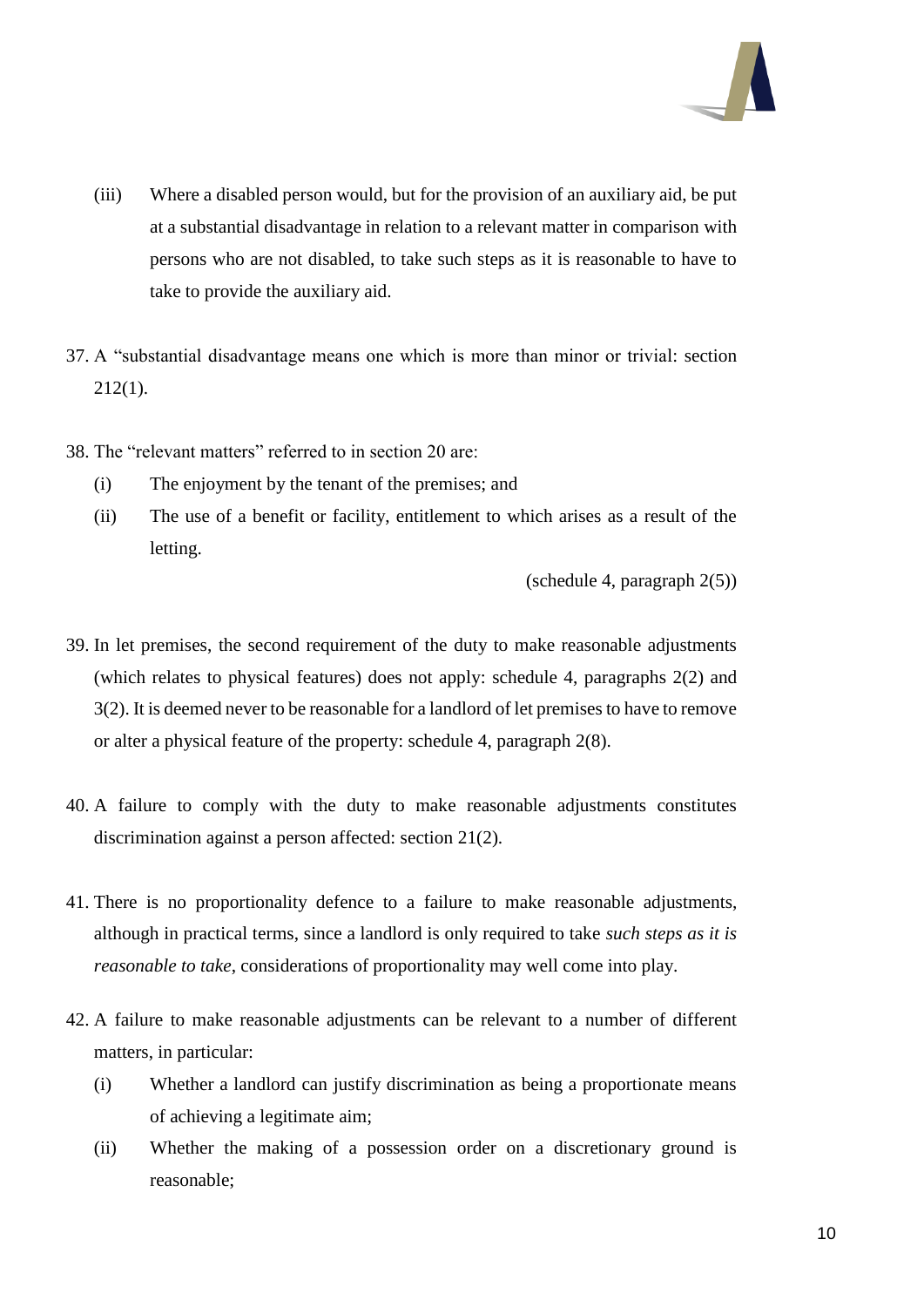

- (iii) Whether the landlord has complied with the public sector equality duty (see below).
- 43. The duty to make reasonable adjustments applies to:
	- (i) a controller of let premises;
	- (ii) a controller of premises to let;
	- (iii) a commonhold association;
	- (iv) a responsible person in relation to common parts.

 $\text{(section 36(1))}$ 

44. The sorts of things which might amount to reasonable adjustments include:

- (i) Providing a more simply worded tenancy agreement or conditions of tenancy;
- (ii) Use of an acceptable behaviour contract or injunctive proceedings rather than seeking possession;
- (iii) Providing more face to face assistance if the tenant has difficulty engaging by other methods;
- (iv) Referring the tenant to support services or debt advice;
- (v) Exploring options for local authority involvement e.g. for a care assessment.
- 45. The Code of Practice on Services, Public Functions and Associations (https://www.equalityhumanrights.com/en/publication-download/services-publicfunctions-and-associations-statutory-code-practice) lists factors to be considered when a landlord is deciding whether an adjustment is reasonable:
	- (i) whether taking any particular steps would be effective in overcoming the substantial disadvantage that disabled people face in accessing the services in question;
	- (ii) the extent to which it is practicable for the service provider to take the steps;
	- (iii) the financial and other costs of making the adjustment;
	- (iv) the extent of any disruption which taking the steps would cause;
	- (v) the extent of the service provider's financial and other resources;
	- (vi) the amount of any resources already spent on making adjustments; and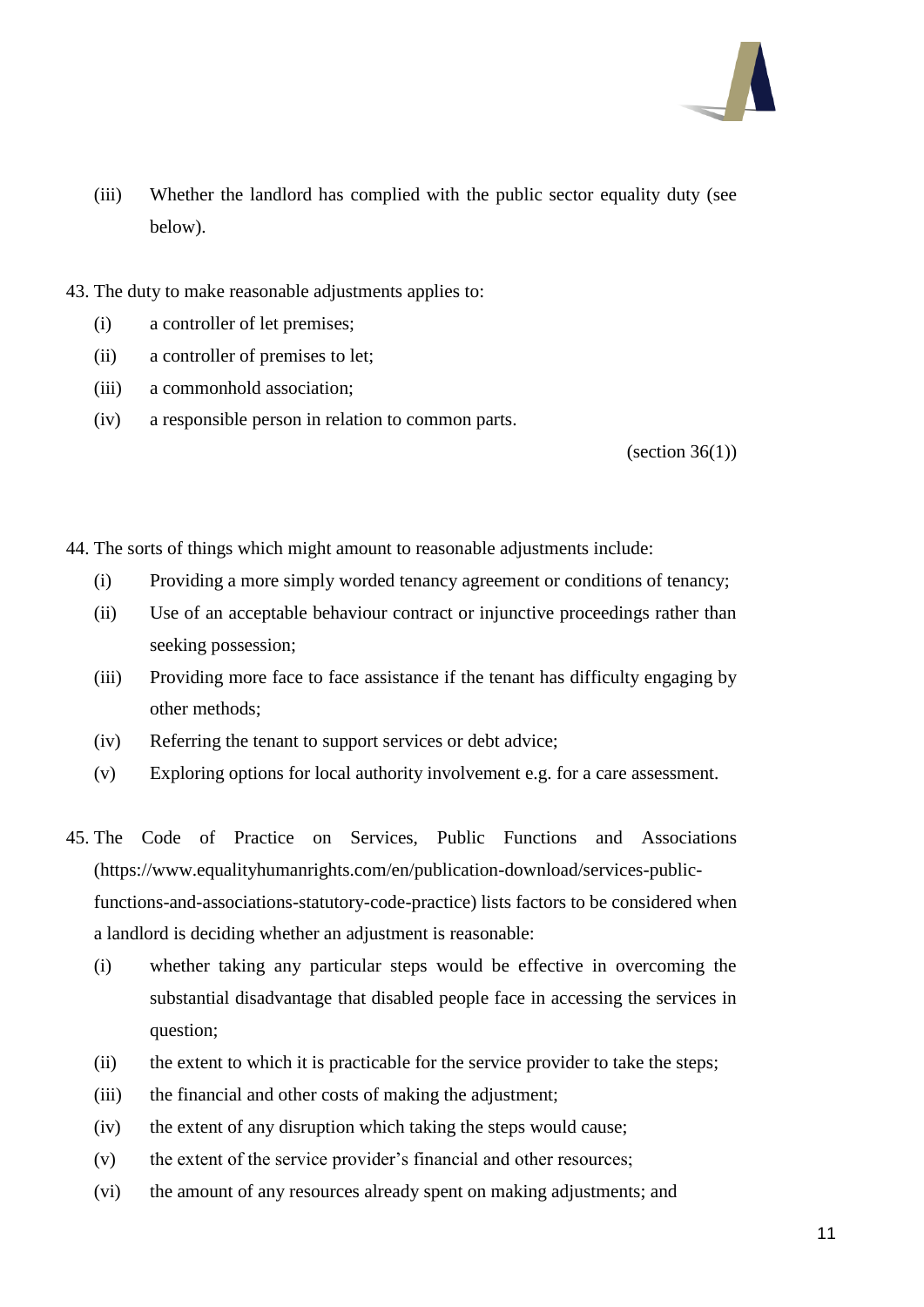

(vii) the availability of financial or other assistance.

#### *Public sector equality duty*

46. Section 149 imposes the public sector equality duty:

*(1)A public authority must, in the exercise of its functions, have due regard to the need to—*

> *(a)eliminate discrimination, harassment, victimisation and any other conduct that is prohibited by or under this Act;*

> *(b)advance equality of opportunity between persons who share a relevant protected characteristic and persons who do not share it;*

> *(c)foster good relations between persons who share a relevant protected characteristic and persons who do not share it.*

*(2)A person who is not a public authority but who exercises public functions must, in the exercise of those functions, have due regard to the matters mentioned in subsection (1).*

*(3)Having due regard to the need to advance equality of opportunity between persons who share a relevant protected characteristic and persons who do not share it involves having due regard, in particular, to the need to—*

*(a)remove or minimise disadvantages suffered by persons who share a relevant protected characteristic that are connected to that characteristic; (b)take steps to meet the needs of persons who share a relevant protected characteristic that are different from the needs of persons who do not share it;*

*(c)encourage persons who share a relevant protected characteristic to participate in public life or in any other activity in which participation by such persons is disproportionately low.*

*(4)The steps involved in meeting the needs of disabled persons that are different from the needs of persons who are not disabled include, in particular, steps to take account of disabled persons' disabilities.*

*(5)Having due regard to the need to foster good relations between persons who share a relevant protected characteristic and persons who do not share it involves having due regard, in particular, to the need to—*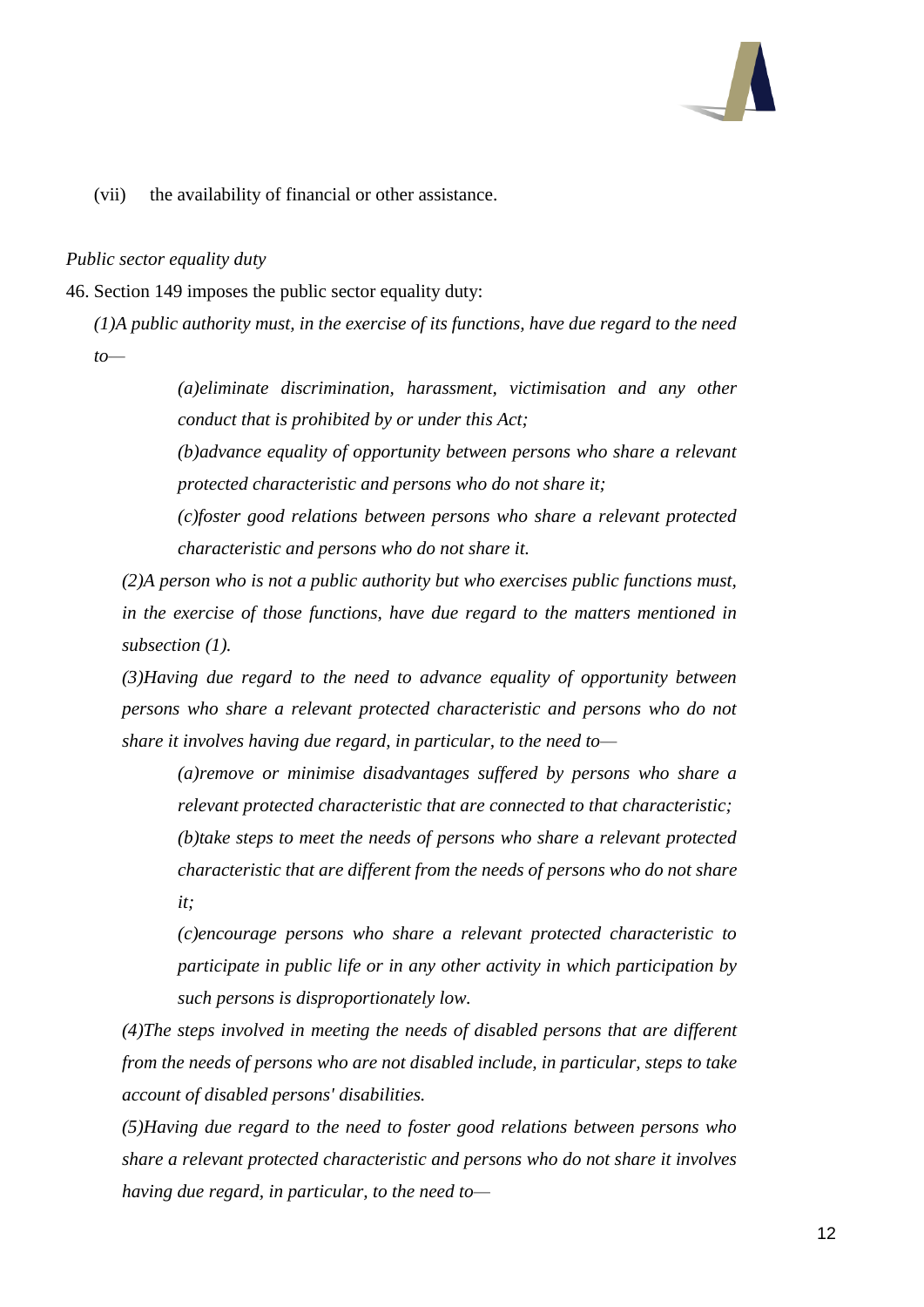

*(a)tackle prejudice, and (b)promote understanding.*

- 47. Complying with the public sector equality duty may involve treating some persons more favourably than others (although that does not permit conduct which is otherwise prohibited by the Equality Act 2010): section 149(6).
- 48. Having "due regard" means regard that is "appropriate in all the circumstances": R (Baker) v Secretary of State for Communities and Local Government [2008] EWCA Civ 141 (concerning a duty under predecessor legislation to the Equality Act 2010).
- 49. Most social landlords will be exercising public functions when bringing possession proceedings and will therefore fall within section 149(2).
- 50. The duty is to have due regard, not to achieve a particular outcome
- 51. It is for the landlord to decide how much weight to give to the various factors at play in a particular case. In Hotak v. Southwark London Borough Council [2015] UKSC 302, Lord Neuberger stated at [75]:

*"…it is for the decision-maker to determine how much weight to give to the duty: the court simply has to be satisfied that 'there has been a rigorous consideration of the duty'. Provided that there has been a 'proper and conscientious focus on the statutory criteria', he said 'the court cannot interfere … simply because it would have given greater weight to the statutory criteria.'"*

- 52. That approach was more recently endorsed in The Queen (on the application of Jewish Rights Watch, t/a Jewish Human Rights Watch) v Leicester City Council [2016] EWHC 1512 (Admin) at [28].
- 53. There has been a considerable amount of case law on the public sector equality duty. It was summarised by the Court of Appeal in Bracking v Secretary of State for Work and Pensions [2013] EWCA Civ 1345 at [25]: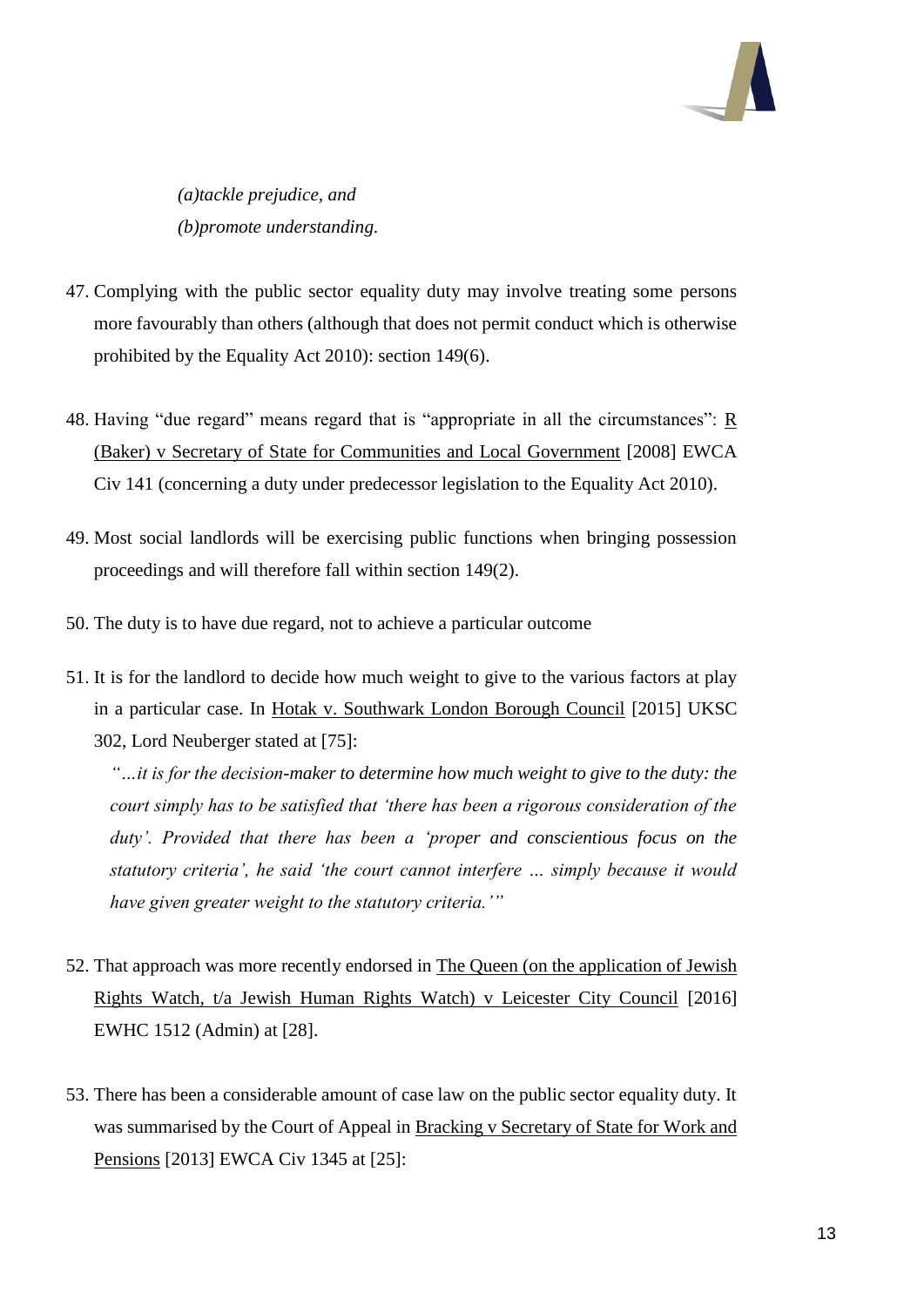

*"(1) As stated by Arden LJ in R (Elias) v Secretary of State for Defence [2006] 1 WLR 3213; [2006] EWCA Civ 1293 at [274], equality duties are an integral and important part of the mechanisms for ensuring the fulfilment of the aims of antidiscrimination legislation.*

*(2) An important evidential element in the demonstration of the discharge of the duty is the recording of the steps taken by the decision maker in seeking to meet the statutory requirements: R (BAPIO Action Ltd) v Secretary of State for the Home Department [2007] EWHC 199 (QB) (Stanley Burnton J (as he then was)).*

*(3) The relevant duty is upon the Minister or other decision maker personally. What matters is what he or she took into account and what he or she knew. Thus, the Minister or decision maker cannot be taken to know what his or her officials know or what may have been in the minds of officials in proffering their advice: R (National Association of Health Stores) v Department of Health [2005] EWCA Civ 154 at [26 – 27] per Sedley LJ.*

*(4) A Minister must assess the risk and extent of any adverse impact and the ways in which such risk may be eliminated before the adoption of a proposed policy and not merely as a "rearguard action", following a concluded decision: per Moses LJ, sitting as a Judge of the Administrative Court, in Kaur & Shah v LB Ealing [2008] EWHC 2062 (Admin) at [23 – 24].*

*(5) These and other points were reviewed by Aikens LJ, giving the judgment of the Divisional Court, in R (Brown) v Secretary of State for Work and Pensions [2008] EWHC 3158 (Admin), as follows:*

> *i) The public authority decision maker must be aware of the duty to have "due regard" to the relevant matters;*

> *ii) The duty must be fulfilled before and at the time when a particular policy is being considered;*

> *iii) The duty must be "exercised in substance, with rigour, and with an open mind". It is not a question of "ticking boxes"; while there is no duty to make express reference to the regard paid to the relevant duty, reference to it and to the relevant criteria reduces the scope for argument;*

*iv) The duty is non-delegable; and*

*v) Is a continuing one.*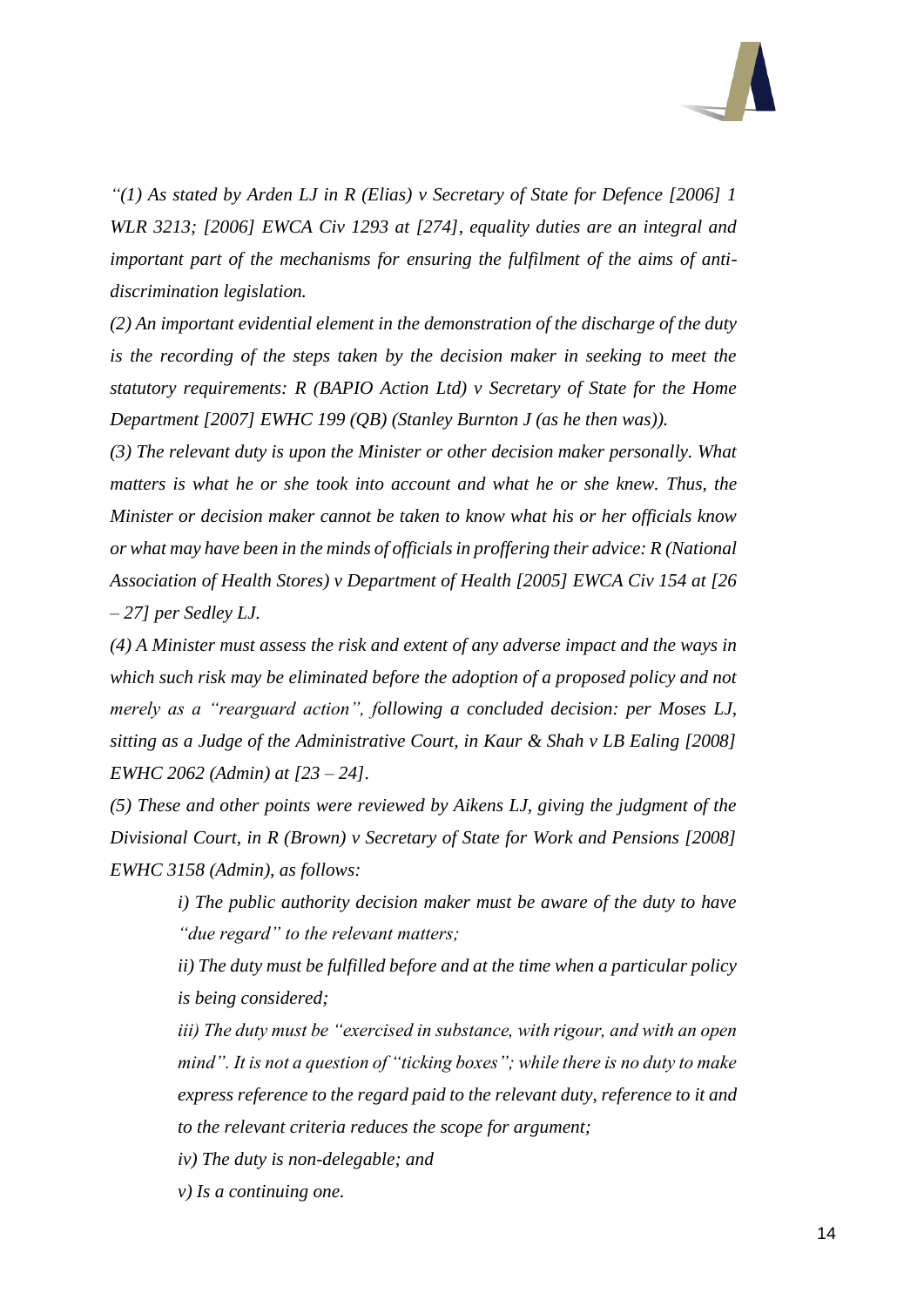

*vi) It is good practice for a decision maker to keep records demonstrating consideration of the duty.*

*(6) "[G]eneral regard to issues of equality is not the same as having specific regard, by way of conscious approach to the statutory criteria." (per Davis J (as he then was) in R (Meany) v Harlow DC[2009] EWHC 559 (Admin) at [84], approved in this court in R (Bailey) v Brent LBC [2011] EWCA Civ 1586 at [74–75].)*

*(7) Officials reporting to or advising Ministers/other public authority decision makers, on matters material to the discharge of the duty, must not merely tell the Minister/decision maker what he/she wants to hear but they have to be "rigorous in both enquiring and reporting to them": R (Domb) v Hammersmith & Fulham LBC [2009] EWCA Civ 941 at [79] per Sedley LJ.*

*(8) Finally, and with respect, it is I think, helpful to recall passages from the judgment of my Lord, Elias LJ, in R (Hurley & Moore) v Secretary of State for Business, Innovation and Skills [2012] EWHC 201 (Admin) (Divisional Court) as follows:*

*(i) At paragraphs [77–78]*

*"[77] Contrary to a submission advanced by Ms Mountfield, I do not accept that this means that it is for the court to determine whether appropriate weight has been given to the duty. Provided the court is satisfied that there has been a rigorous consideration of the duty, so that there is a proper appreciation of the potential impact of the decision on equality objectives and the desirability of promoting them, then as Dyson LJ in Baker (para [34]) made clear, it is for the decision maker to decide how much weight should be given to the various factors informing the decision.*

*[78] The concept of 'due regard' requires the court to ensure that there has been a proper and conscientious focus on the statutory criteria, but if that is done, the court cannot interfere with the decision simply because it would have given greater weight to the equality implications of the decision than did the decision maker. In short, the decision maker must be clear precisely what the equality implications are when he puts them in the balance, and he must recognise the desirability of achieving them, but ultimately it is for him to decide what weight they should be given in the light of all relevant factors. If Ms Mountfield's submissions on this point were correct, it would*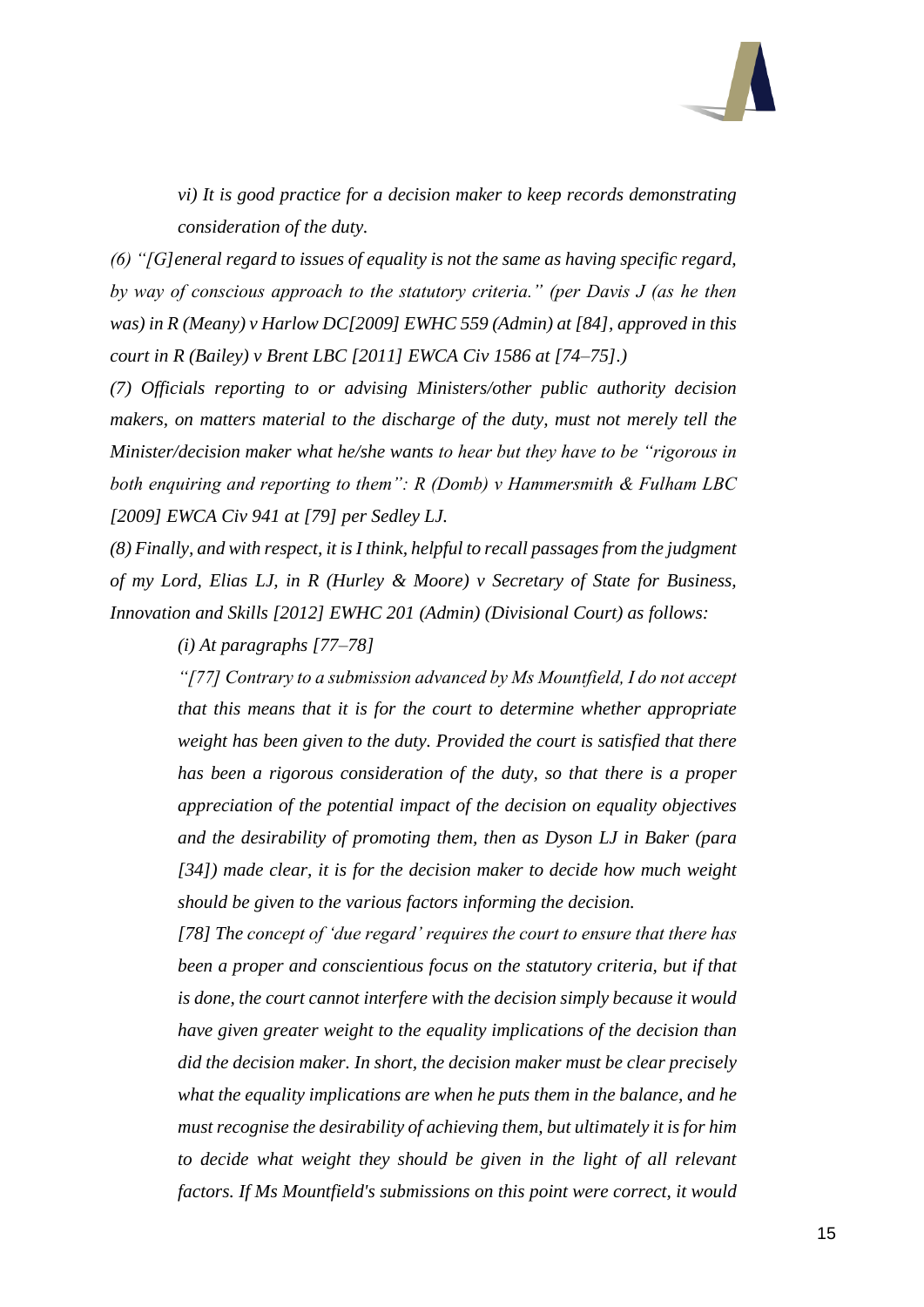

*allow unelected judges to review on substantive merits grounds almost all aspects of public decision making."*

*(ii) At paragraphs [89–90]*

*"[89] It is also alleged that the PSED in this case involves a duty of inquiry. The submission is that the combination of the principles in Secretary of State for Education and Science v Tameside Metropolitan Borough Council [1977] AC 1014 and the duty of due regard under the statute requires public authorities to be properly informed before taking a decision. If the relevant material is not available, there will be a duty to acquire it and this will frequently mean than some further consultation with appropriate groups is required. Ms Mountfield referred to the following passage from the judgment of Aikens LJ in Brown (para [85]):*

*'….the public authority concerned will, in our view, have to have due regard to the need to take steps to gather relevant information in order that it can properly take steps to take into account disabled persons' disabilities in the context of the particular function under consideration.' [90] I respectfully agree…."*

- 54. There is some case law to suggest that compliance with the public sector equality duty "after the event" might be sufficient to avoid the quashing of the decision, although it should be noted that these cases are not specifically in the context of landlord and tenant litigation: R (Hottak) v SSFCA [2016] EWCA Civ 438 at [106]-[108]; R (West Berkshire DC) v Secretary of State for Communities and Local Government [2016] EWCA Civ 441.
- 55. The public sector equality duty continues up to and including the moment of eviction; the decision to enforce a possession order by way of a bailiff's appointment requires ongoing compliance with the public sector equality duty: Barnsley MBC v Norton [2011] EWCA Civ 834.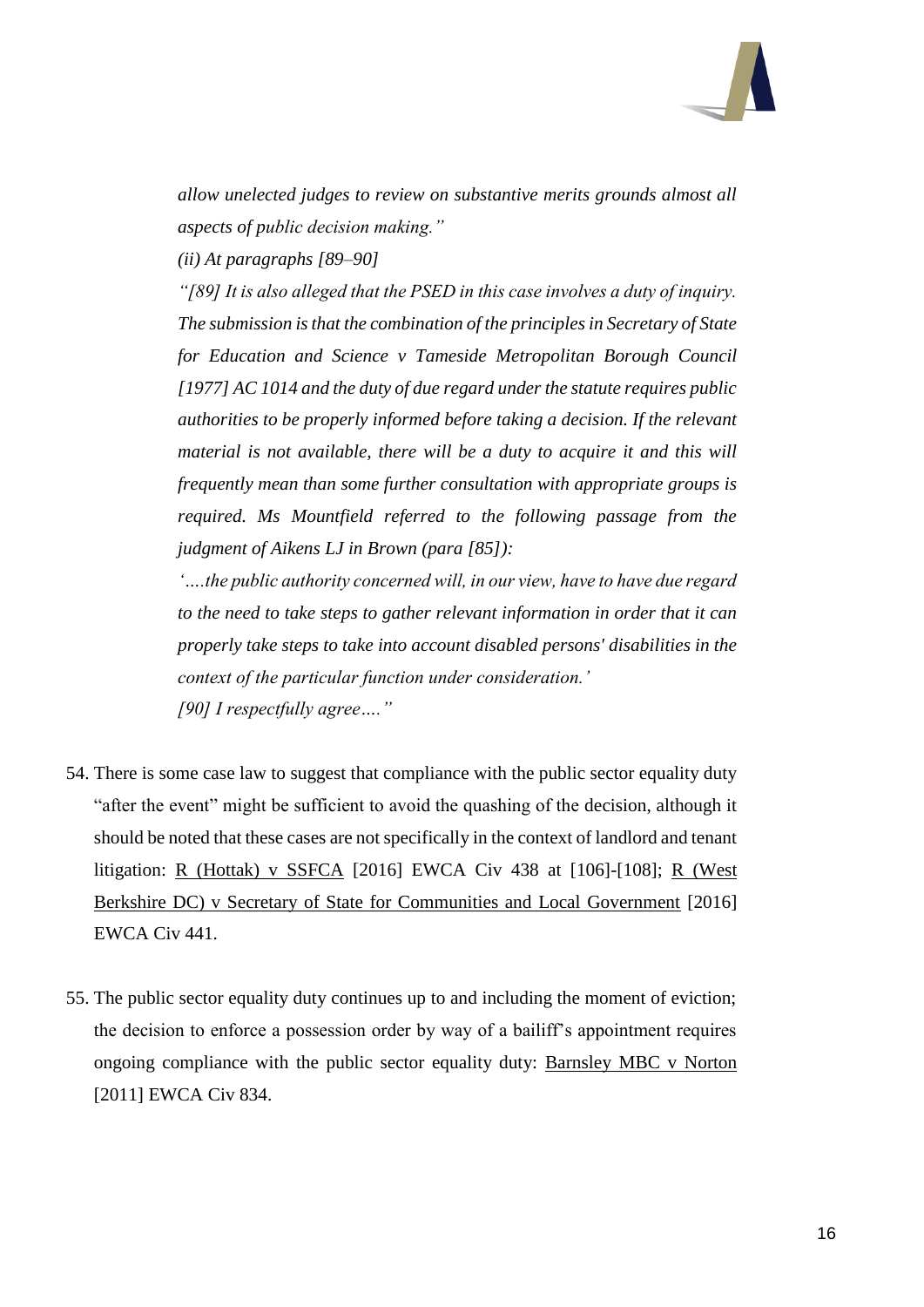

### **Practical considerations**

#### *Counterclaiming*

56. There is no need for discrimination to be pleaded as a counterclaim since it operates as a free-standing defence. However a tenant can counterclaim if they wish to seek damages. Legal aid is available because the counterclaim is a counterclaim to a possession action: Legal Aid, Sentencing and Punishment of Offenders Act 2012, Sch 1 para 33(6)(a). Notably, free-standing Equality Act claims are also within scope for legal aid: Legal Aid, Sentencing and Punishment of Offenders Act 2012, Sch 1 para 43.

#### *Public law defences*

57. Where an Equality Act defence is to be raised, advisors and tenant lawyers should always consider bringing any public law defence which might arise. Frequently a breach of the Equality Act will overlap with a freestanding public law defence, for example where a social landlord has failed to follow their own policies. For this purpose, requests should always be made to see the landlord's policies if they are not already available to consider.

#### *Witness evidence*

- 58. Given the reverse burden of proof imposed by section 136 of the Equality Act 2010, good evidence from the tenant showing facts which *prima facie* show a breach of the Equality Act 2010 is important. A well-drafted witness statement setting out the conduct complained of should therefore be obtained.
- 59. If the tenant is counterclaiming for damages, any witness evidence will need to describe the impact of the discriminatory statement on the tenant.

#### *Reasonable adjustments*

60. If the tenant contends that there are reasonable adjustments which the landlord should be making, any order adjourning the proceedings on terms could include a recital setting out the adjustments to be made, thereby giving the landlord some added impetus to make the adjustments which have been proposed.